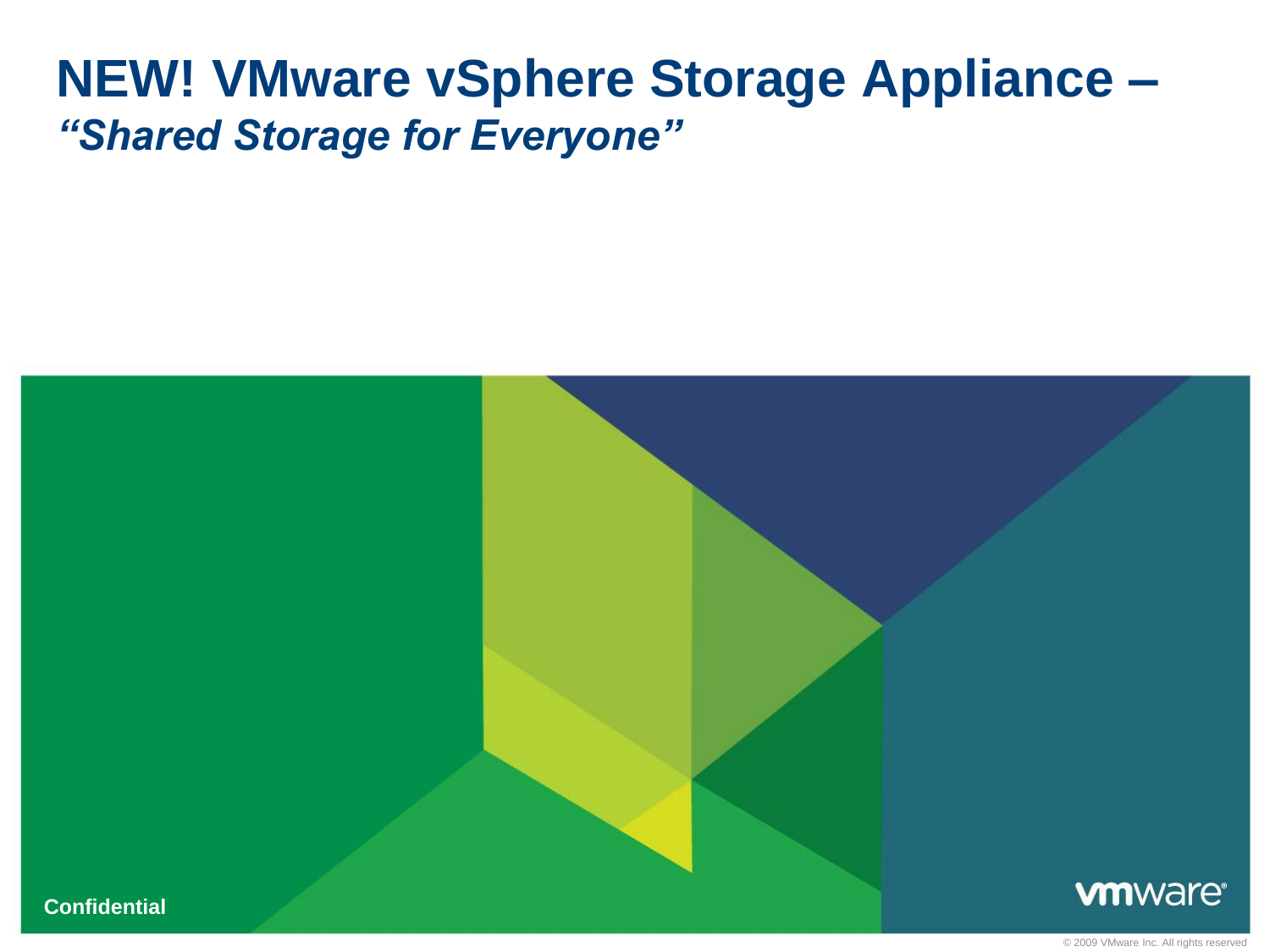# **Agenda**

- **Use Cases for vSphere Storage Appliance**
- **Key Benefits**
- **How Does It Work?**
- **Pricing and Packaging**
- **vSphere Storage Appliance Best Practices**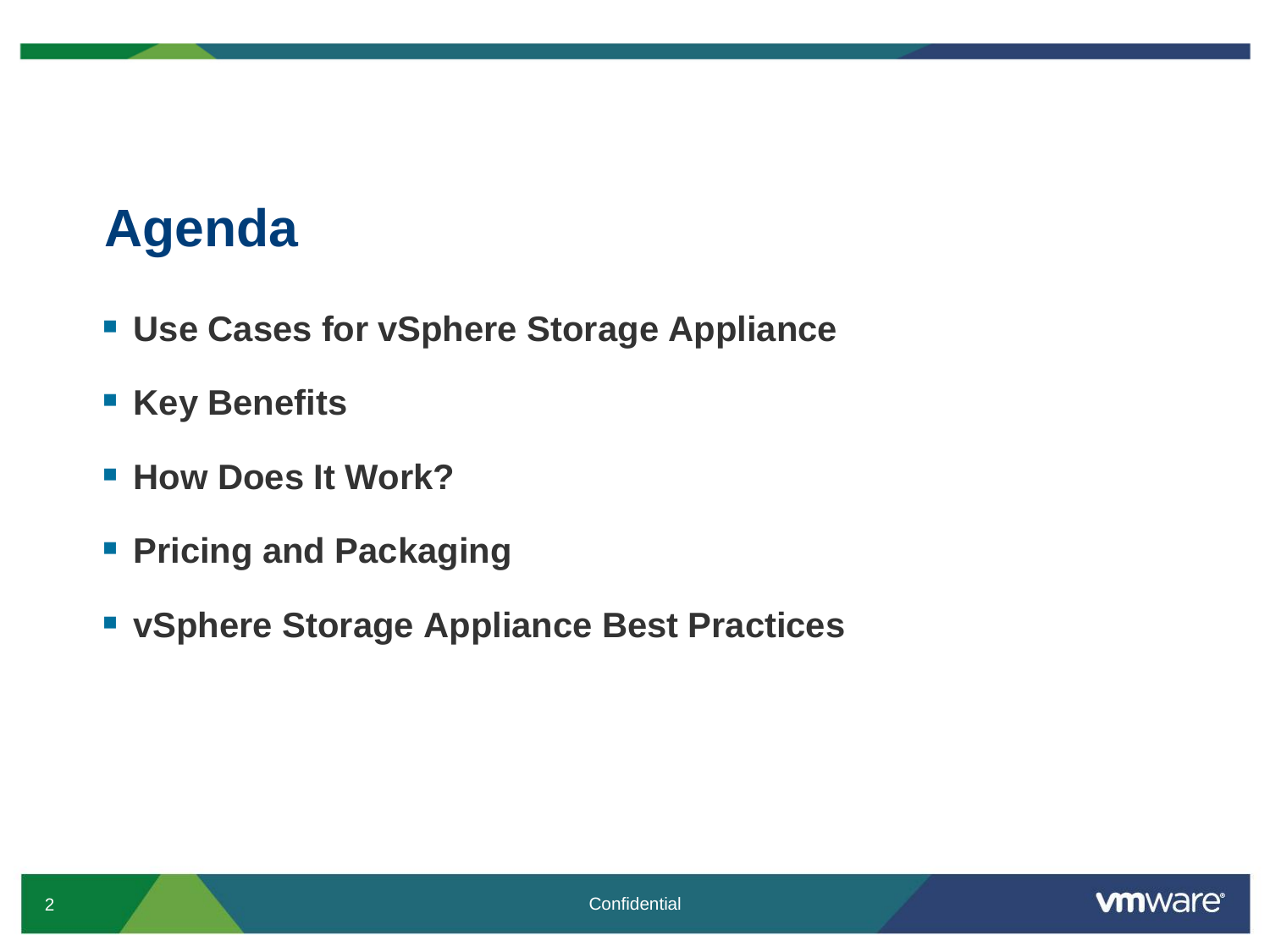# **Use Cases for vSphere Storage Appliance**

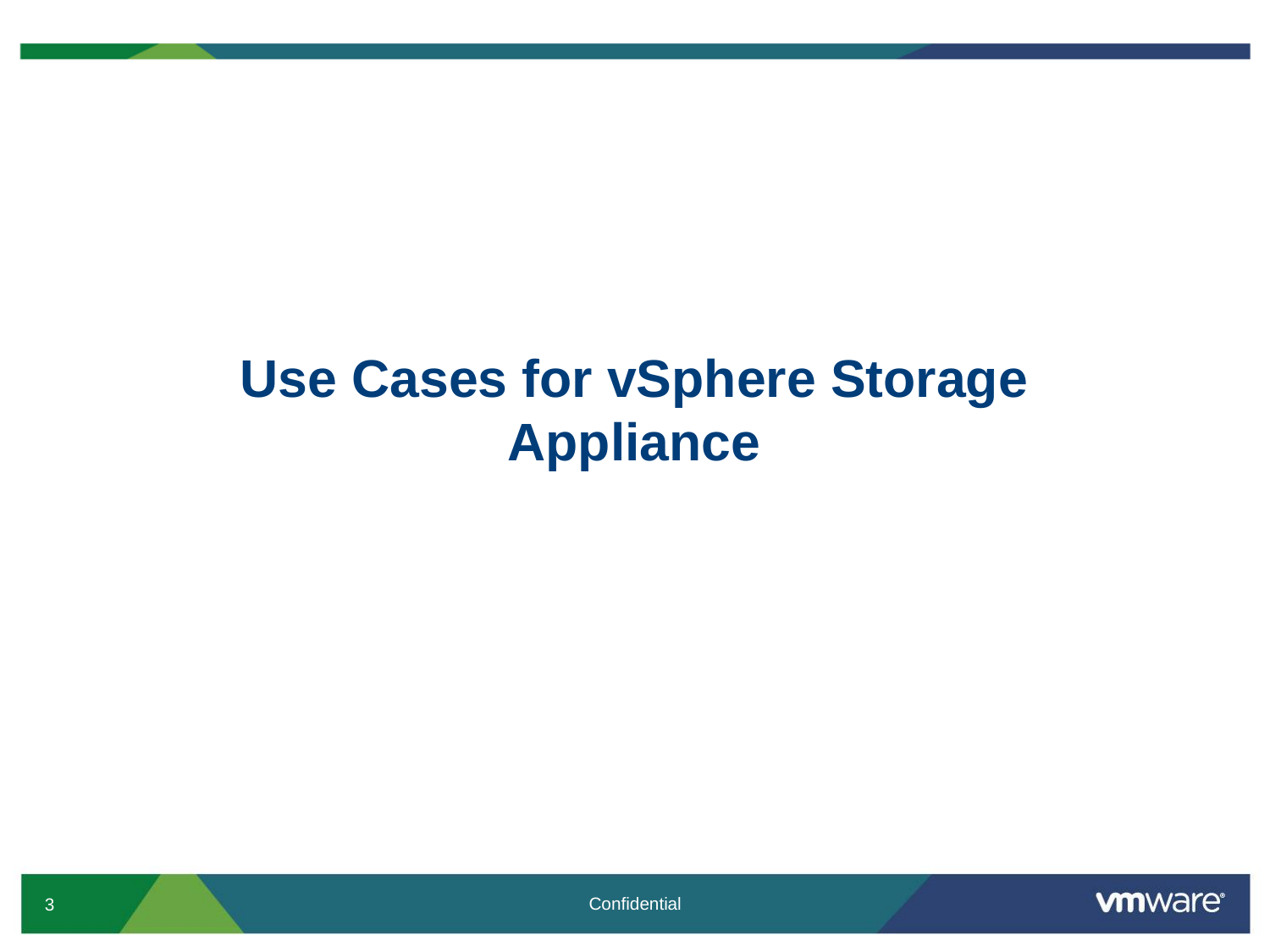#### **Small and Midsize Business Understand the Benefits of Virtualization, But Many are Still Held Back**

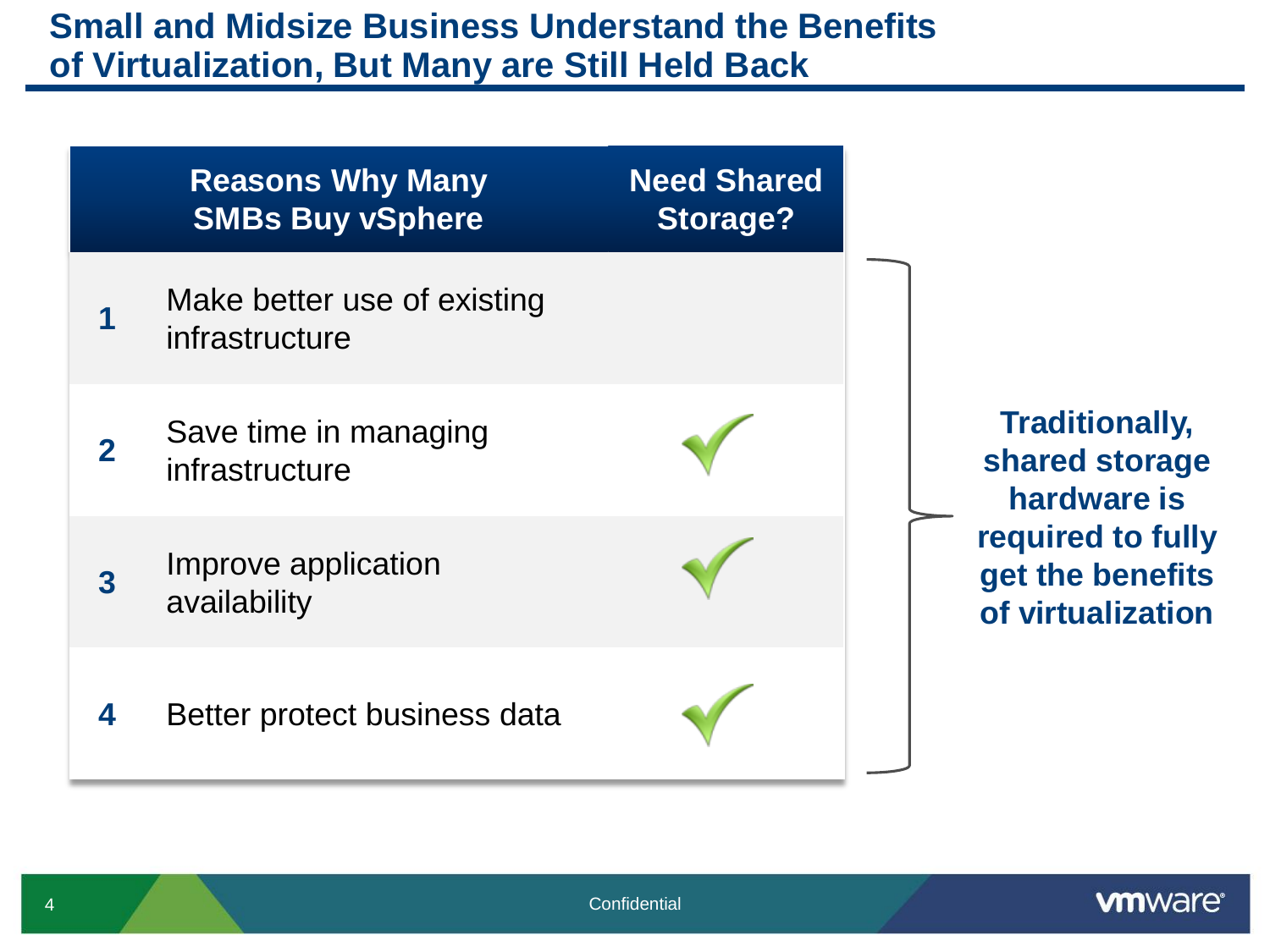### **vSphere Storage Appliance empowers SMBs that currently do not have shared storage**

**Enterprise businesses Midsize businesses Small Shared storage HW No shared storage HW Many SMB are locked out of high availability and resource pooling benefits of shared storage** • **Don't have shared storage experience** • **Tight budgets vSphere Storage Appliance**  • Expands high availability and advanced vSphere features to SMBs without shared storage HW • Provides easy transition SMBs to add shared storage HW to their

• **Unaware of features enabled by shared storage**



environment when ready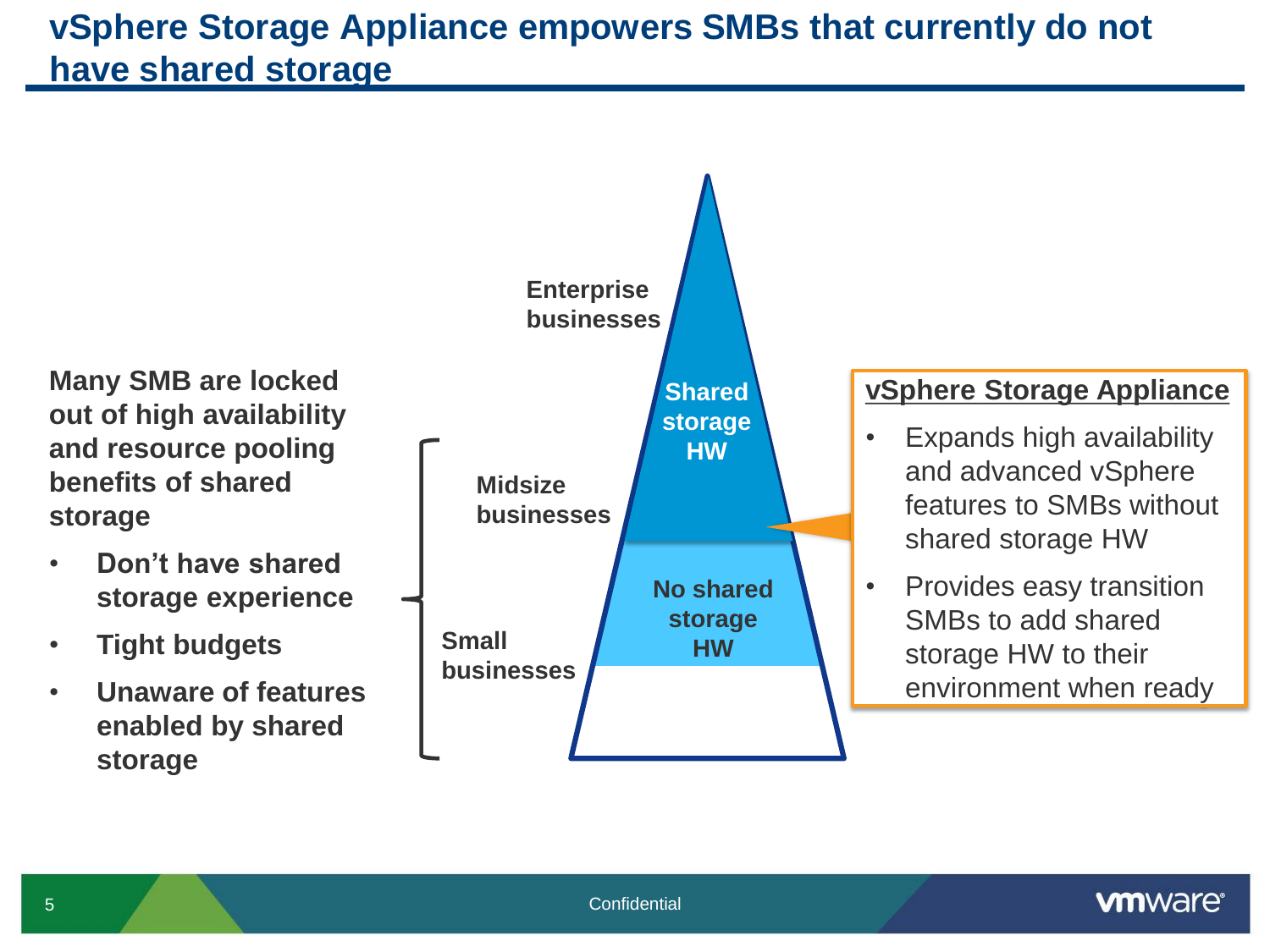#### **Introducing: vSphere Storage Appliance Shared Storage for Everyone**



**Revolutionary software that delivers shared storage capabilities without the cost and complexity**

- **Lowers capital costs to get to** virtualized IT
- Drops knowledge barrier for virtualization adoption
- Enables more SMBs to benefit from unique vSphere capabilities (e.g., vMotion, High Availability, automated resource management)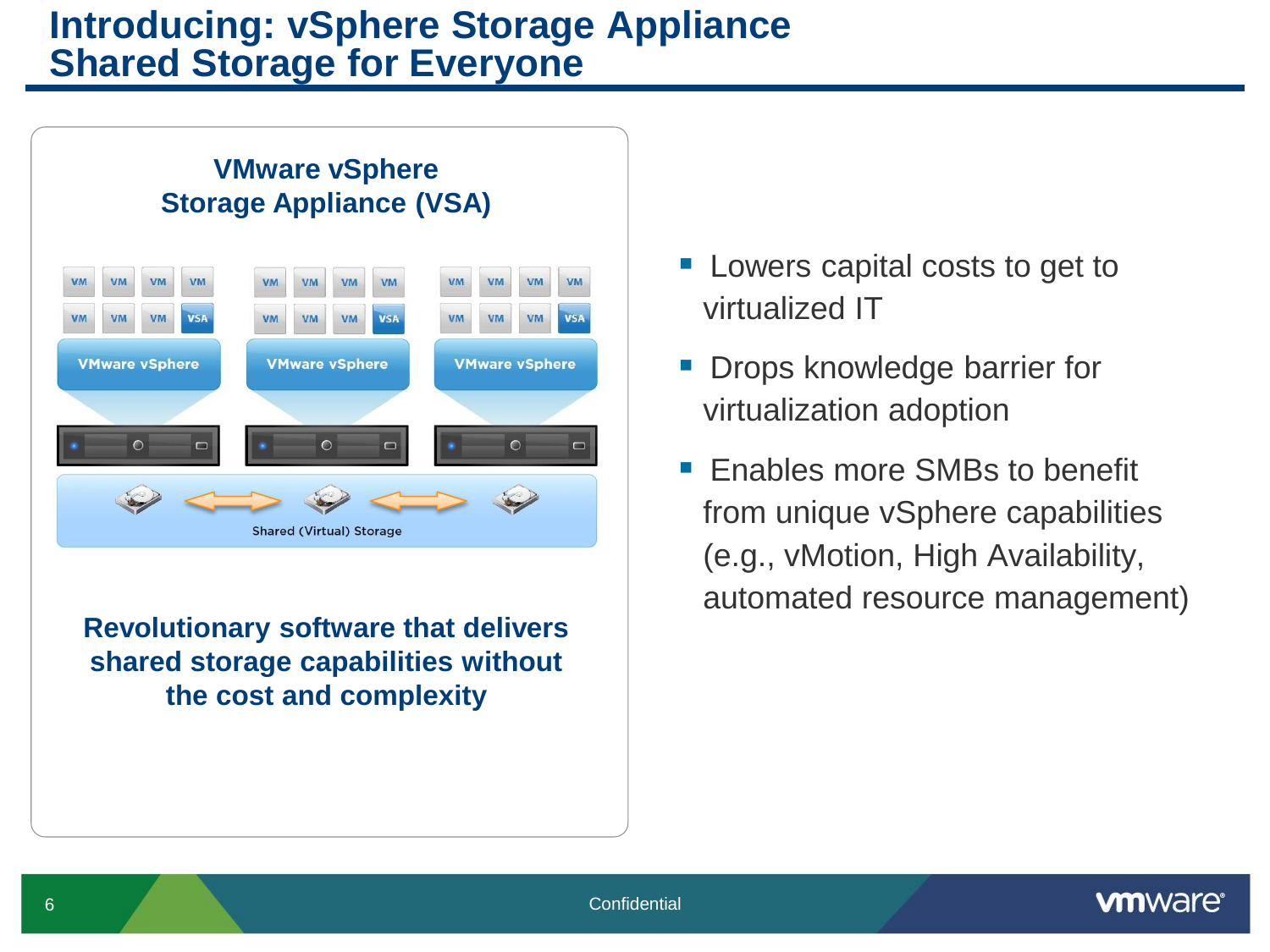# **Key Benefits of VMware vSphere Storage Appliance**



**7** Confidential Confidential Confidential Confidential Confidential Confidential Confidential Confidential Confidential Confidential Confidential Confidential Confidential Confidential Confidential Confidential Confidenti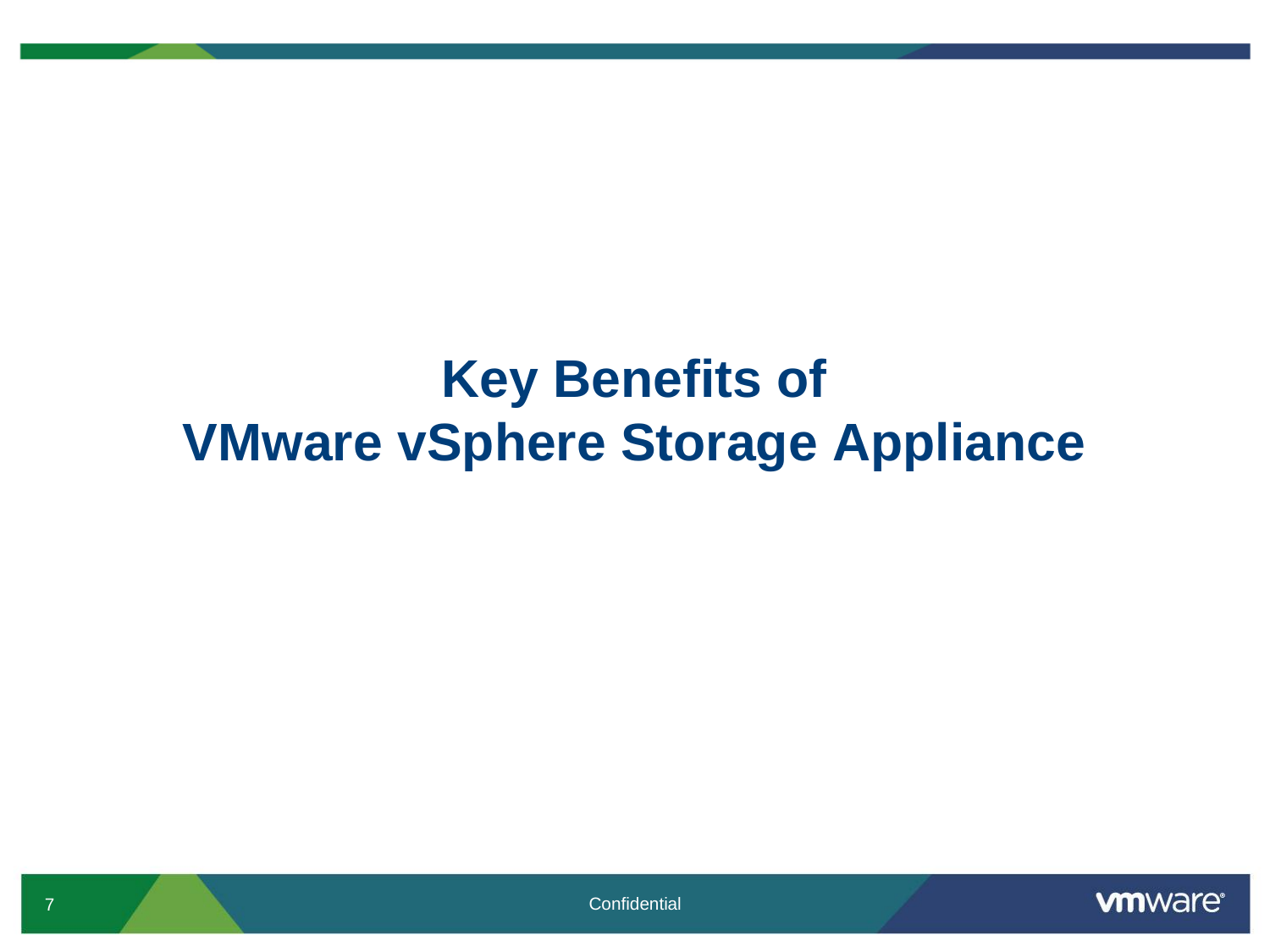## **vSphere Storage Appliance — Shared Storage for Everyone**

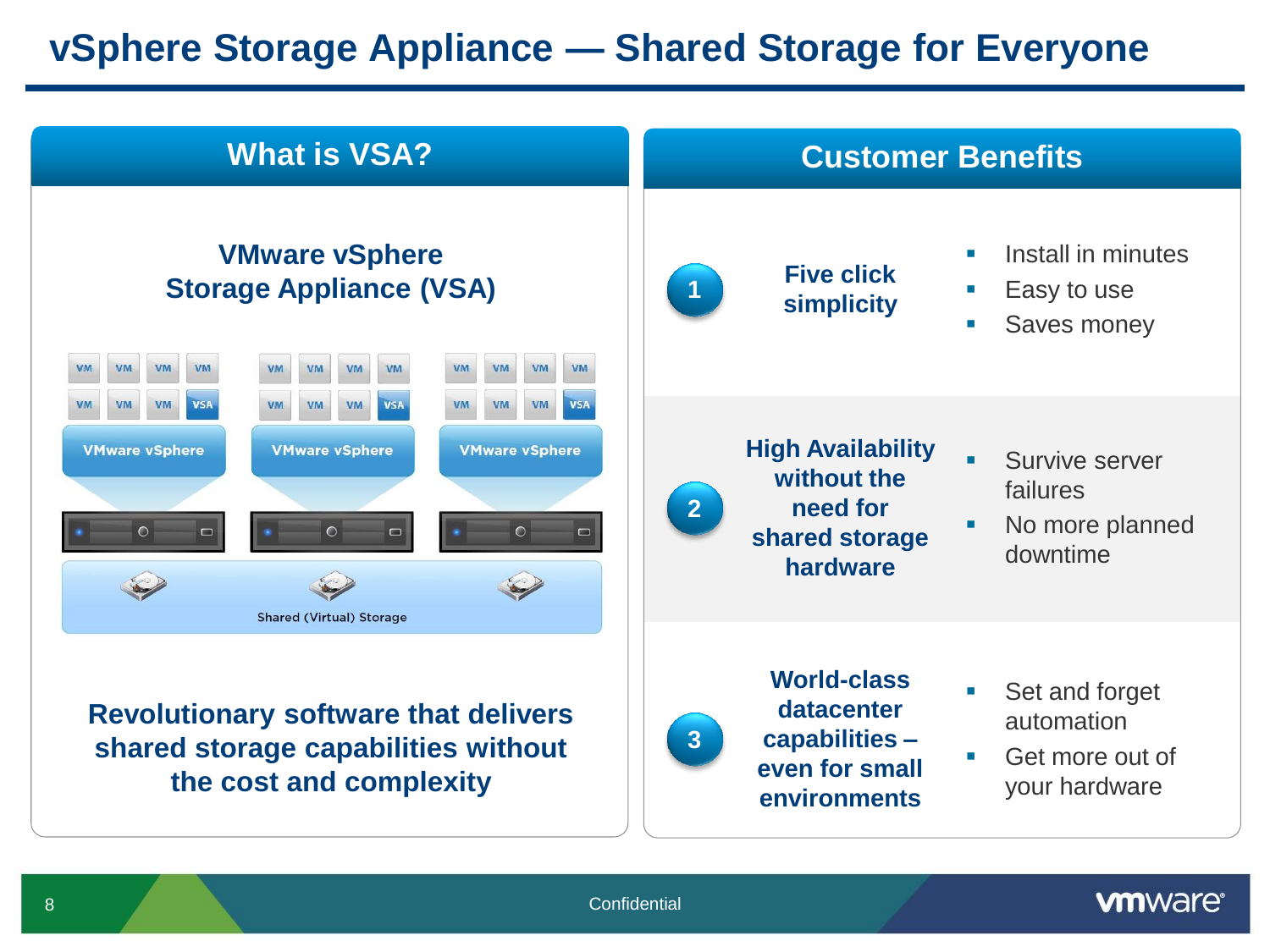### **vSphere Storage Appliance – Customer Benefits**

|   |                                                                    | <b>Install in minutes</b><br>ш<br>Easier than setting up your wireless router                                                                                                               |
|---|--------------------------------------------------------------------|---------------------------------------------------------------------------------------------------------------------------------------------------------------------------------------------|
|   | <b>Five click</b><br>simplicity                                    | Easy to use:<br>$\mathcal{C}^{\mathcal{A}}$<br>Manage all your storage resources right within vCenter Server                                                                                |
|   |                                                                    | <b>Saves money:</b><br><b>College</b><br>Less than half the cost of any storage hardware alternatives                                                                                       |
|   | <b>High Availability</b><br>without the need<br>for shared storage | <b>Survive server failures</b><br>$\mathcal{L}_{\mathcal{A}}$<br>Implement auto-restart for all applications and get continuous<br>availability for the for the most important applications |
|   | hardware                                                           | No more planned downtime<br>$\mathcal{L}_{\mathcal{A}}$<br>Migrate virtual machines from host to host, with no service disruption                                                           |
|   | <b>World-class</b><br>datacenter                                   | Set and forget automation<br>Use unique vSphere capabilities like vMotion, High Availability, and                                                                                           |
| 3 | capabilities -                                                     | DRS to guarantee application service levels                                                                                                                                                 |

 **Get more out of your hardware**  Increase utilization by pooling workloads across your IT environment

**even for small environments**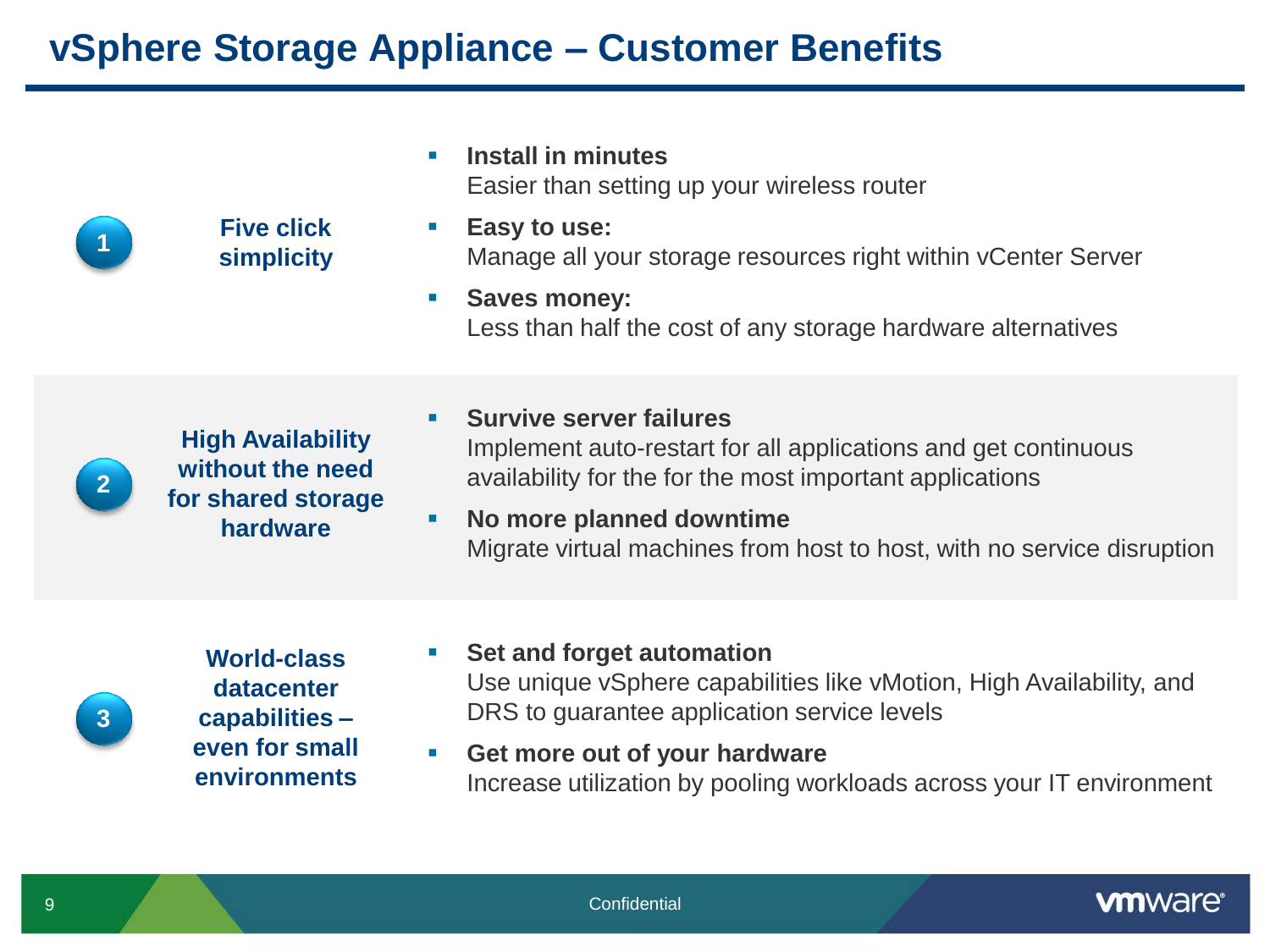# **How Does It Work?**

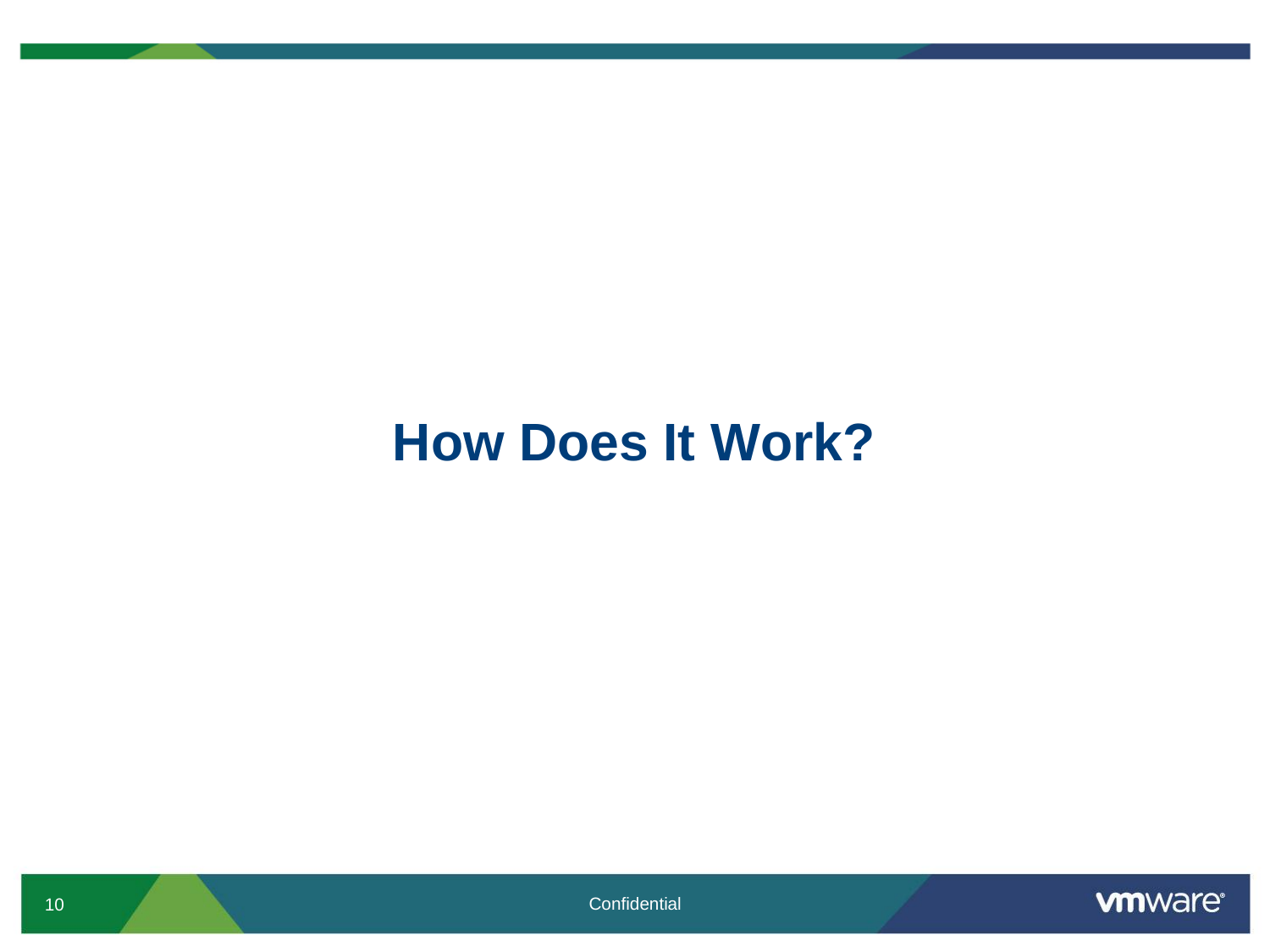

**VMware vSphere Storage Appliance provides virtual shared storage volumes without the hardware.**

**Enabling key features from vSphere Editions:** 

- **Essentials Plus, Standard**
	- High Availability
	- vMotion
- **Enterprise** 
	- Fault Tolerance
	- Distributed Resource Scheduler
- **Enterprise Plus**
	- Storage vMotion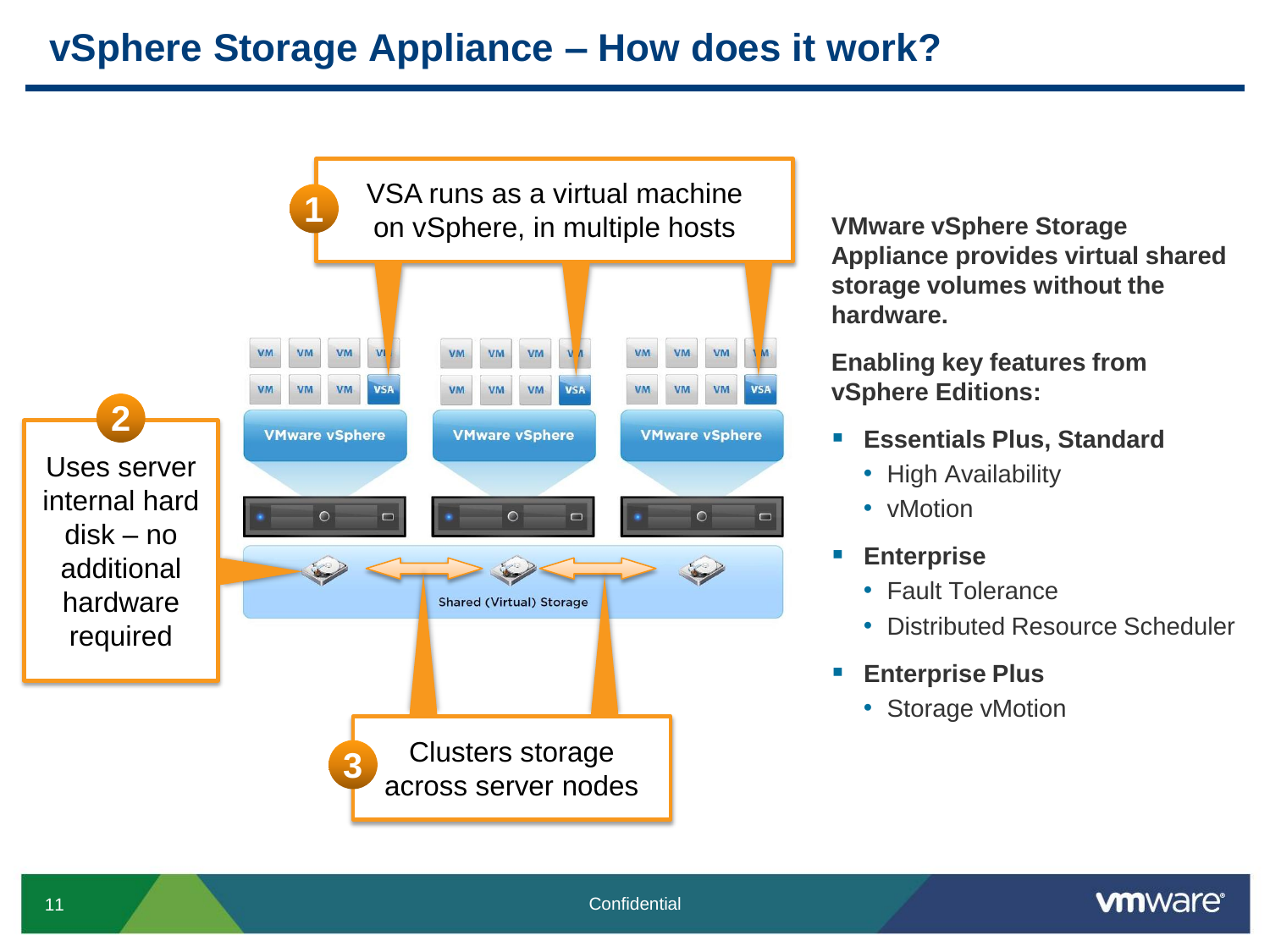### **vSphere Storage Appliance — Details**

### **Compatibility**

- **Compatibility with vSphere 5 only**
- **Requires use of vCenter Server**

#### **Storage Protection**

- RAID 1 (mirroring) protection across nodes
- RAID 10 protection within each node

### **Going Beyond VMware VSA**

 If you choose to get shared storage HW down the road, use Storage vMotion to transition your data with no service disruption

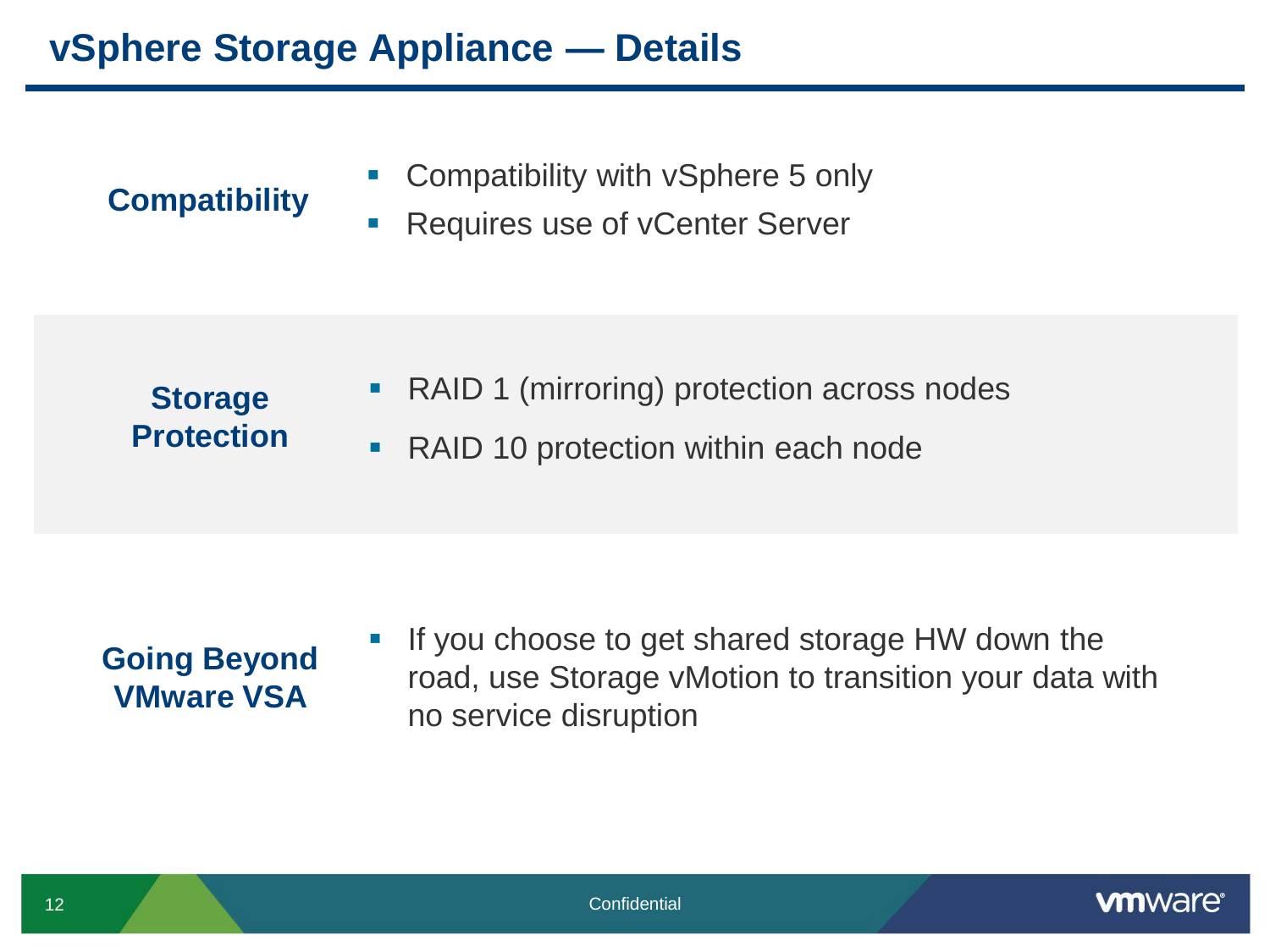# **Pricing and Packaging**

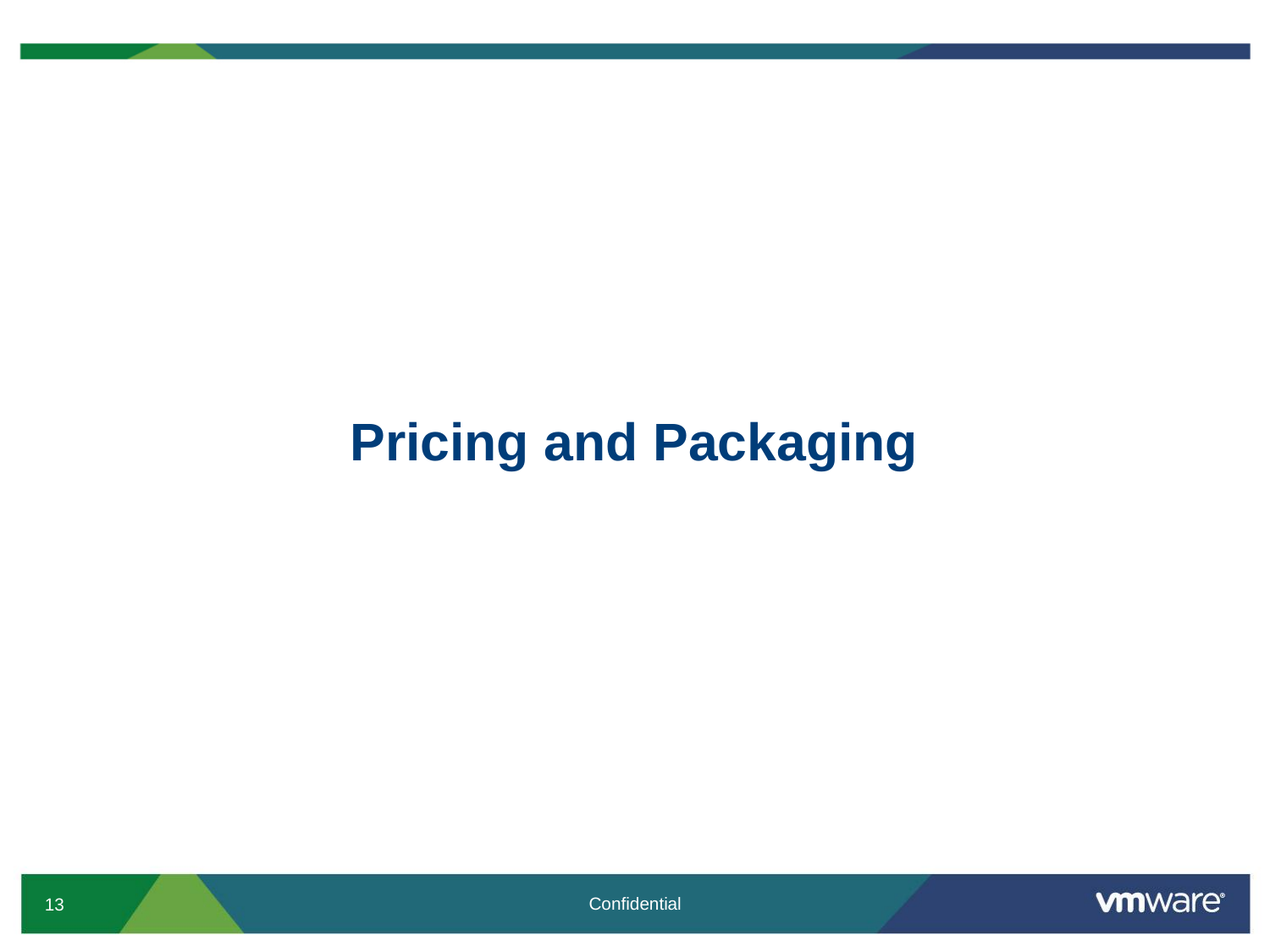## **vSphere Storage Appliance – Licensing and Pricing**



- vSphere Storage Appliance is licensed on a per-instance basis (like vCenter Server)
- Each VSA instance supports up to 3 nodes
- At least two nodes needs to be part of a VSA deployment

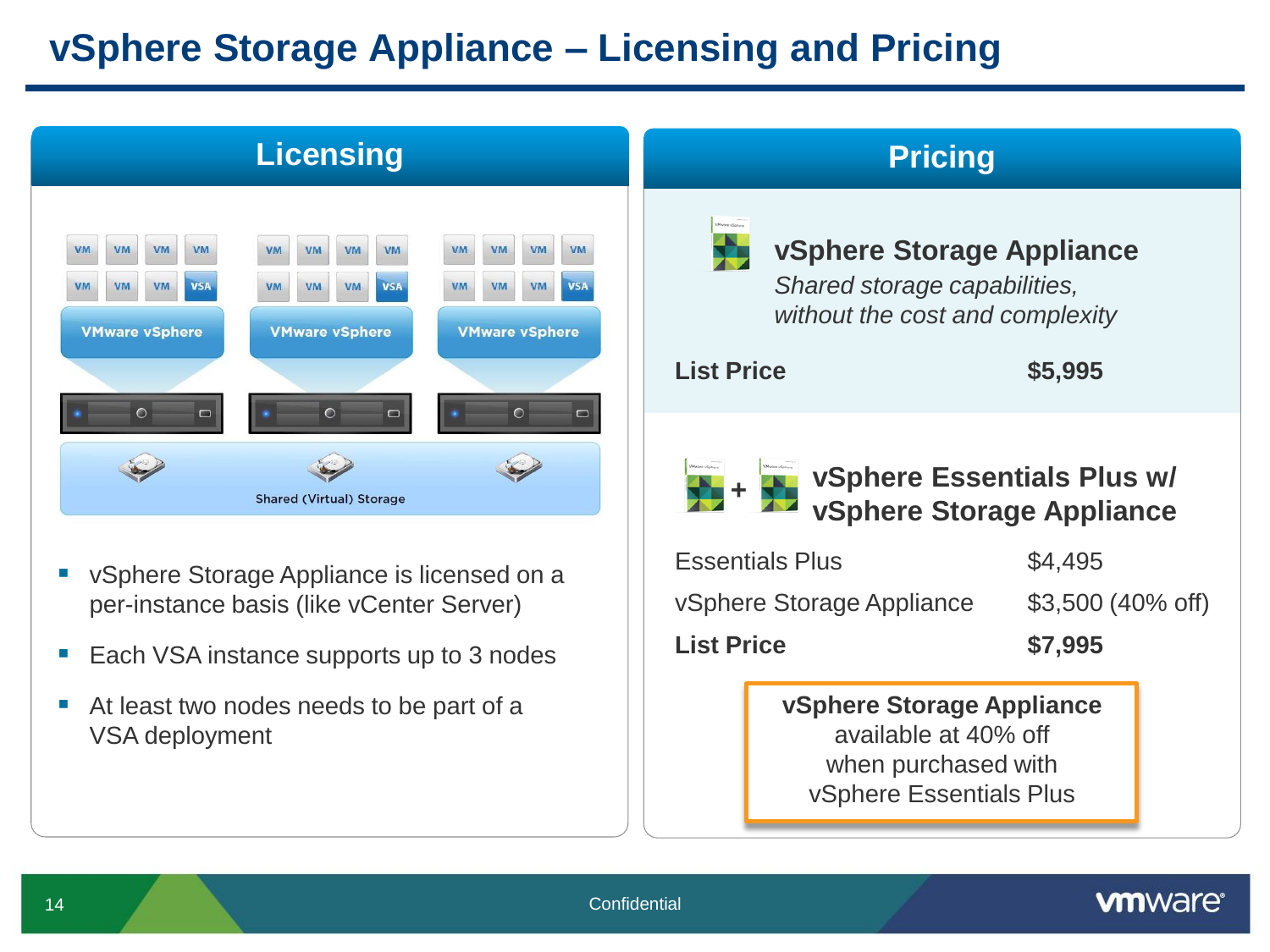### **vSphere 5 Essentials Kits for Small Business**

|                         |                                                                                                                       | vSphere 5 Essentials<br>For smaller environments |                     |
|-------------------------|-----------------------------------------------------------------------------------------------------------------------|--------------------------------------------------|---------------------|
|                         | <b>Benefits</b>                                                                                                       | <b>Essentials</b>                                | <b>Essentials +</b> |
|                         | Make better use of existing<br>infrastructure                                                                         |                                                  |                     |
| $\overline{2}$          | Save time in managing infrastructure<br>with vCenter central management                                               |                                                  |                     |
| $\overline{\mathbf{3}}$ | Improve application availability with<br>• vMotion (no planned downtime)<br>• High Availability (business continuity) |                                                  |                     |
| 4                       | Protect business data with VMware<br>Data Recovery<br>$-$ \$18                                                        |                                                  |                     |
|                         | per VM                                                                                                                | \$495                                            | \$4,495             |

Note: Essentials and Essentials Plus include entitlement of 6 processors total, up to two on each server host; and entitlement of 144 GB vRAM total Prices listed are for license only; Support and Subscription (SnS) required for at least one year; Only per-incident support available with Essentials

Source: vSphere Product Marketing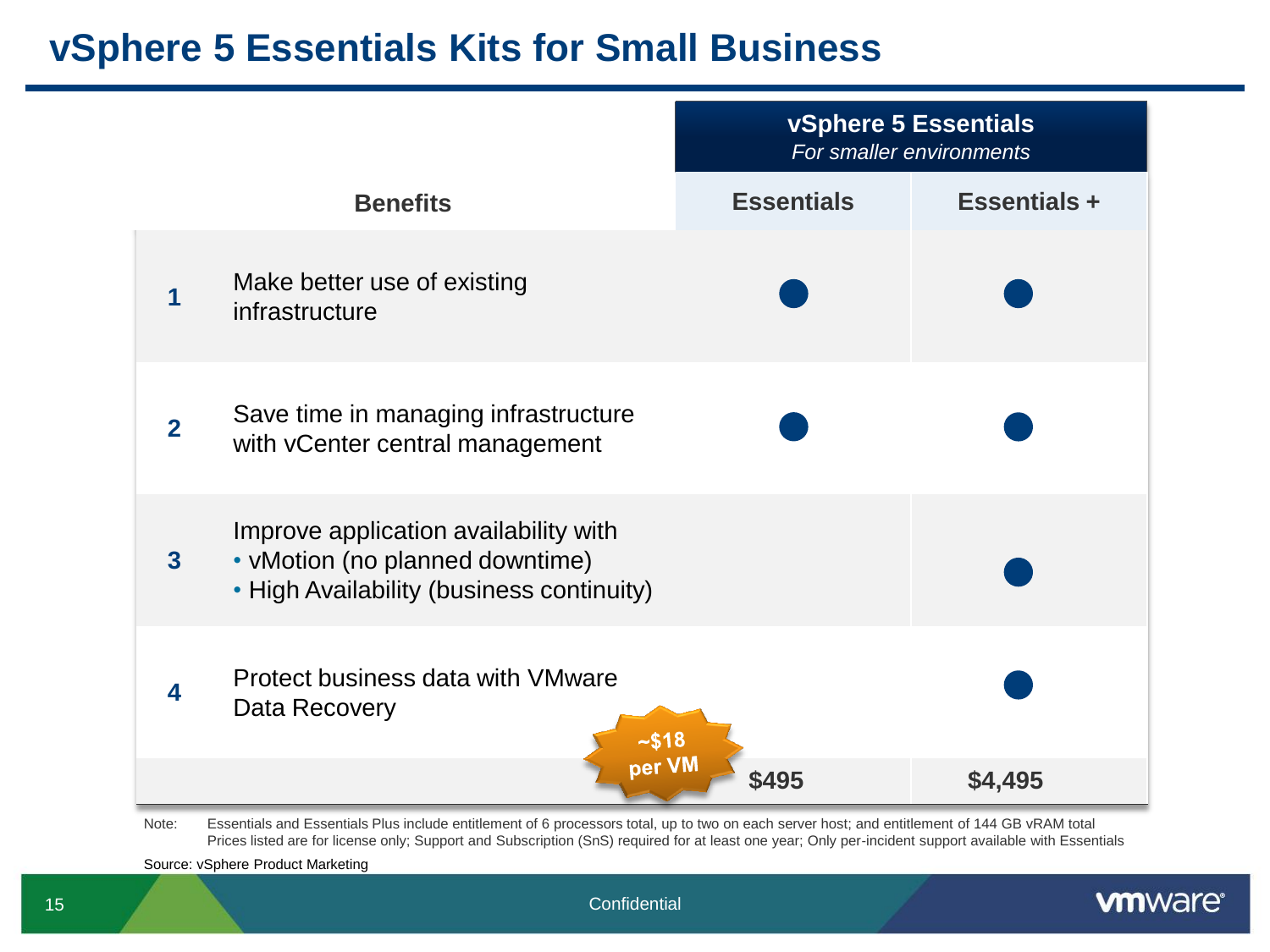### **vSphere 5 Acceleration Kits for Midsize Businesses**

| <b>Acceleration Kits are Scalable and have Extensible Management Capabilities</b> |                                                                                                           |                                                                                             |                                                                                         |  |  |  |  |  |
|-----------------------------------------------------------------------------------|-----------------------------------------------------------------------------------------------------------|---------------------------------------------------------------------------------------------|-----------------------------------------------------------------------------------------|--|--|--|--|--|
|                                                                                   | <b>vSphere 5 Acceleration Kits</b><br>For midsize businesses                                              |                                                                                             |                                                                                         |  |  |  |  |  |
|                                                                                   | <b>Standard</b><br><b>Acceleration Kit</b><br>Scalable server<br>consolidation and<br>no planned downtime | <b>Enterprise</b><br><b>Acceleration Kit</b><br><b>Efficient and always</b><br>available IT | <b>Enterprise +</b><br><b>Acceleration Kit</b><br>Policy-based datacenter<br>automation |  |  |  |  |  |
| <b>Price</b>                                                                      | \$10,000                                                                                                  | \$17,495                                                                                    | \$21,995                                                                                |  |  |  |  |  |
| <b>Includes</b>                                                                   | • vCenter Standard<br>• 8 x Licenses of vSphere<br><b>Standard</b>                                        | • vCenter Standard<br>• 6 x Licenses of<br>vSphere Enterprise                               | • vCenter Standard<br>• 6 x Licenses of<br><b>vSphere Enterprise Plus</b>               |  |  |  |  |  |
| <b>License</b><br><b>Details</b>                                                  | $\cdot$ 8 x CPUs<br>$\cdot$ 8 x 24 GB vRAM                                                                | $\cdot$ 6 x CPUs<br>$\cdot$ 6 x 32 GB vRAM                                                  | $\cdot$ 6 x CPUs<br>$\cdot$ 6 x 48 GB vRAM                                              |  |  |  |  |  |

Note: vCenter Standard manages up to 1000 server hosts; SnS sold separately;

Source: vSphere Product Marketing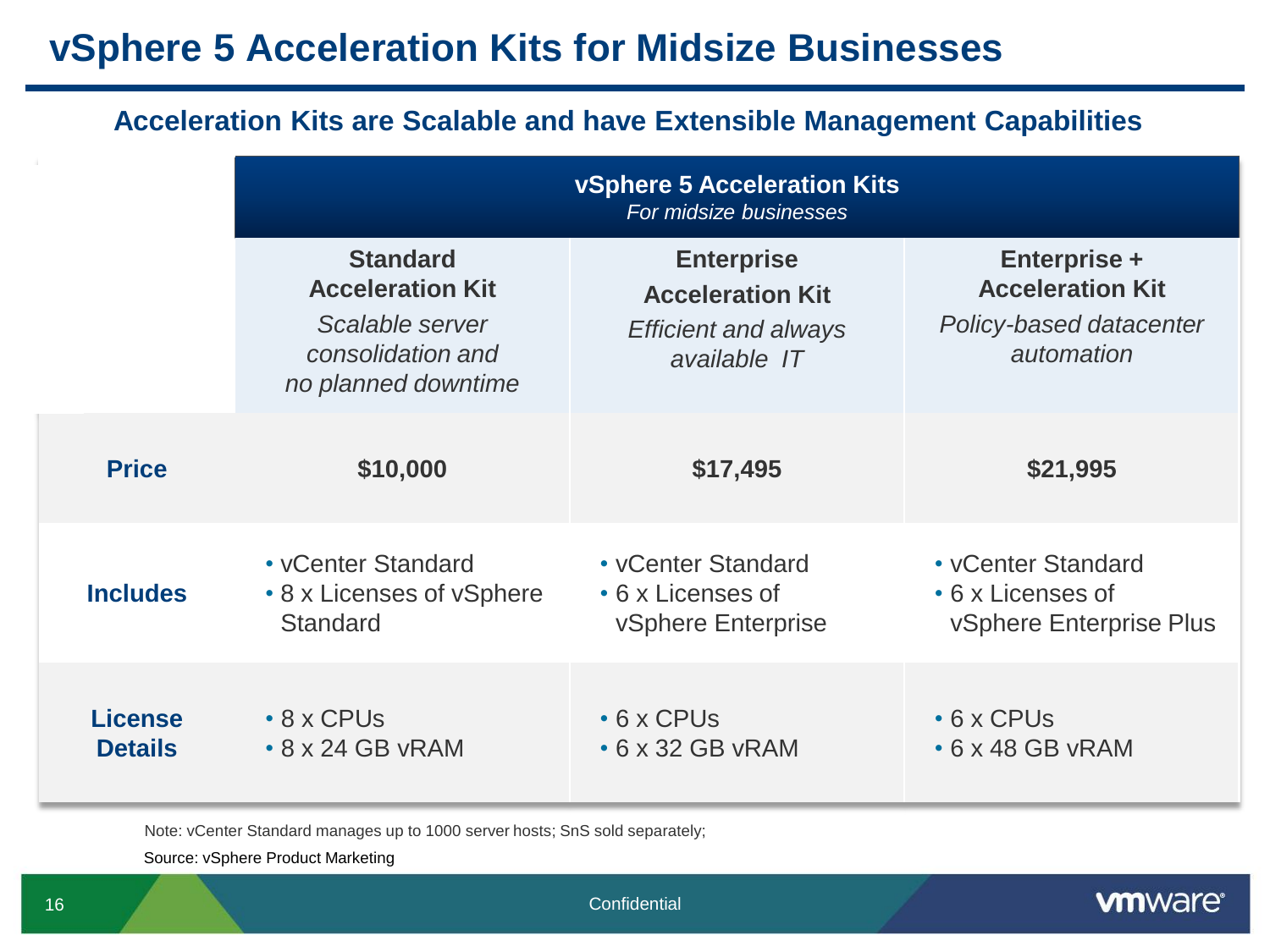# **Best Practices in Using VSA**

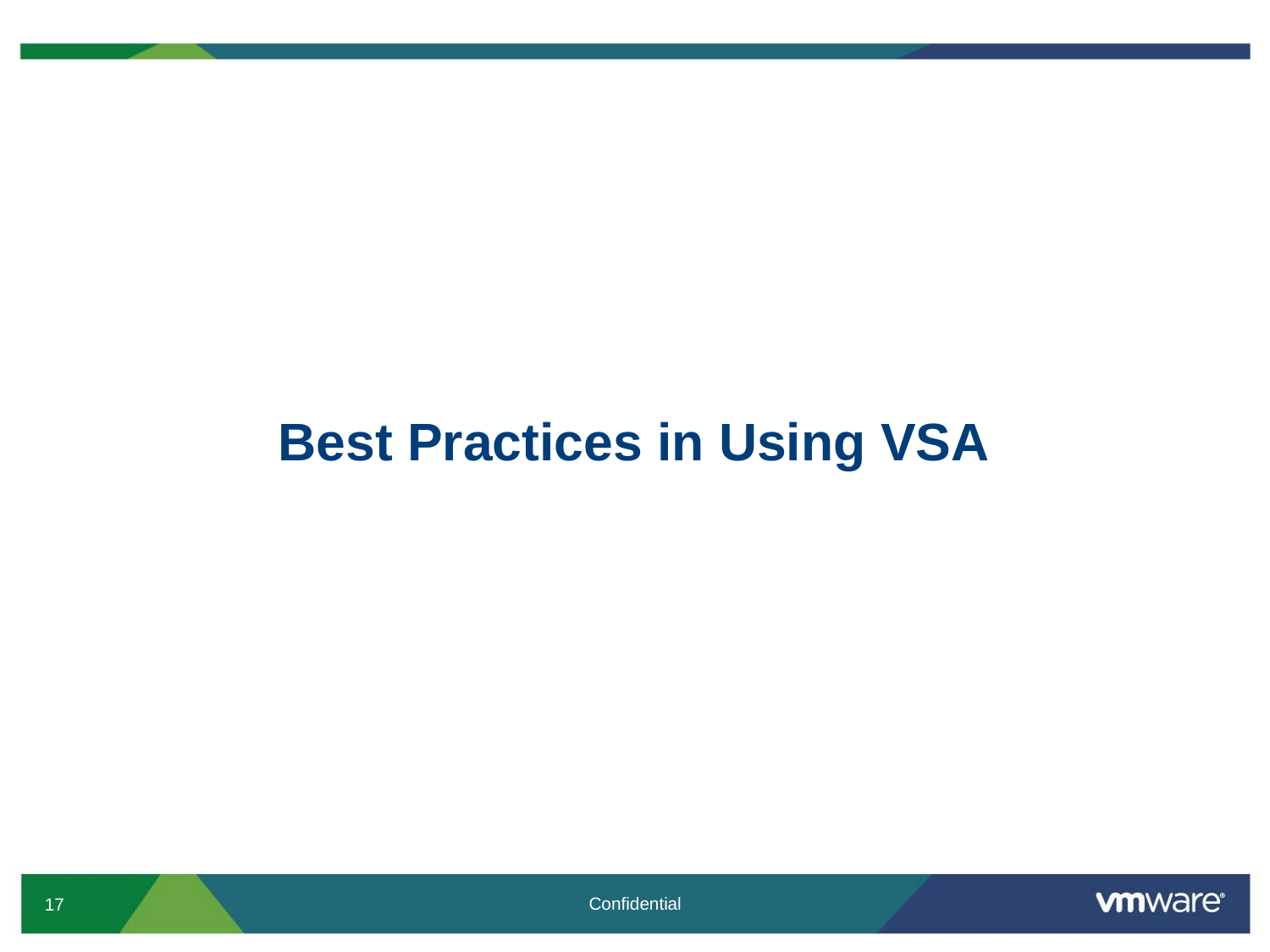### **vSphere Storage Appliance — Best Practices and Considerations**

| <b>Run vCenter</b>       |
|--------------------------|
| <b>Separate from VSA</b> |
| <b>Cluster for best</b>  |
| protection               |

- This ensures you'll maintain management and recovery monitoring capabilities should a server host fails
- Run vCenter Server on any separate 64-bit server, e.g.:
	- Free vSphere Hypervisor
	- Licensed vSphere host
	- Non-virtualized server

- **Have additional disk-space to enable RAID protection**
- VSA protects your data by mirroring data in multiple locations – this means your business data will require additional raw disk capacity
- Good rule of thumb is to get 4x the server internal disk space you expect to use; in VSA 1.0, disk capacity and nodes cannot be changed setup – feature is planned for future release.